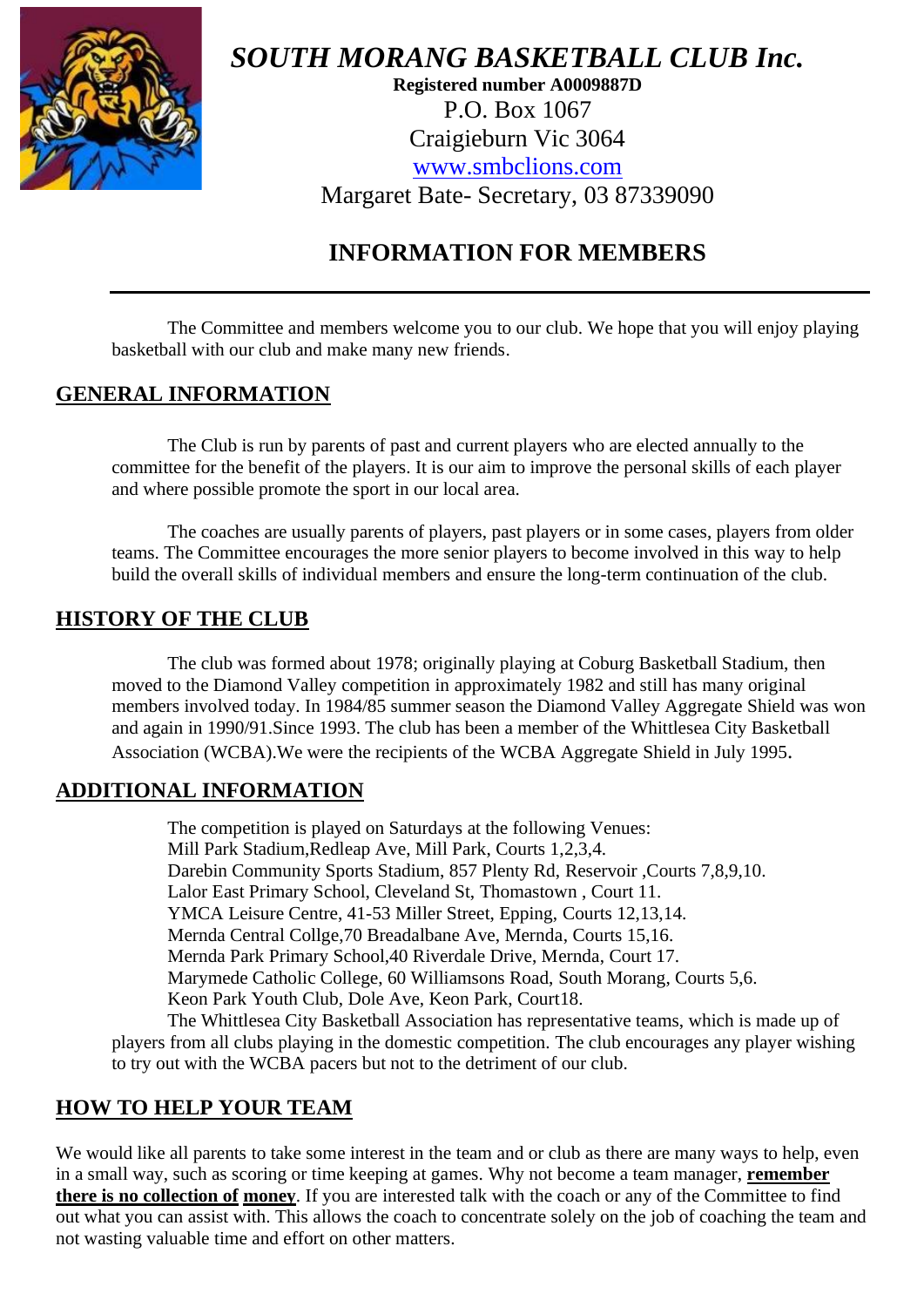## **NEW PLAYERS**

| Cost to new players is as follows:-<br>Seasons fees (Per Season 6 monthly) | \$90.00<br>\$260.00                              |                     |
|----------------------------------------------------------------------------|--------------------------------------------------|---------------------|
| Payable when registering                                                   | Uniform (One off fee)<br><b>Registration Fee</b> | \$90.00<br>\$100.00 |
| Final payment once season starts                                           | \$160.00                                         |                     |

## **FEES and REGISTRATION**

The club is a non-profit orginisation and strives to keep fees to a minimum. Some of the costs that have to be covered are:

- (1) Individual team registration and insurance with WCBA each season.
- (2) Hire of courts for training.
- (3) Weekly game score sheet fees.
- (4) General operating expenses of the club.

In order to register with the club proof of your date of birth is required (photocopy of birth certificate or extract. Upon registering with the club you also become registered with the Whittlesea City Basketball Association and the V.A.B.A. You are not allowed to play with any other club in the Association without a clearance being signed by the Secretary of the club.

The season fee has been set at \$260.00, with \$100.00 registration fee payable before the finish of each season and then the remainder of \$160.00 payable at a date to be nominated, if this amount is paid on or before the date nominated it will entitle you to a discount of \$10.00, so then only a total of \$150.00 is to be paid. A penalty of \$10.00 will be incurred if the fees are not paid by the due date and the player suspended until all fees are paid in full.The door entry fee has now beem incorporated into our seasons fees.

The season fee is payable by each player for the season regardless of the number of games played or amount of training sessions attended. Payment is expected to be paid on time. Players not registered will not be placed into a team.

#### YOUR RESPONSIBILITIES

- (1) Attend training and games regularly.
- (2) Advise coach or team manager if unable to attend training or games.
- (3) Pay season fees promptly
- (4) Play seven (7) games to qualify for finals

#### **SEASONS AND TEAMS**

There are two seasons per year:

### **SEASON PERIOD BIRTHDAY CUT OFF**

Winter February to June 30<sup>th</sup> June Summer July to December 31<sup>st</sup> December

The seasons normally work in conjuction with school terms; teams are entered for boys and girls in under 8 (mixed), 10, 12, 14, 16, 19, age groups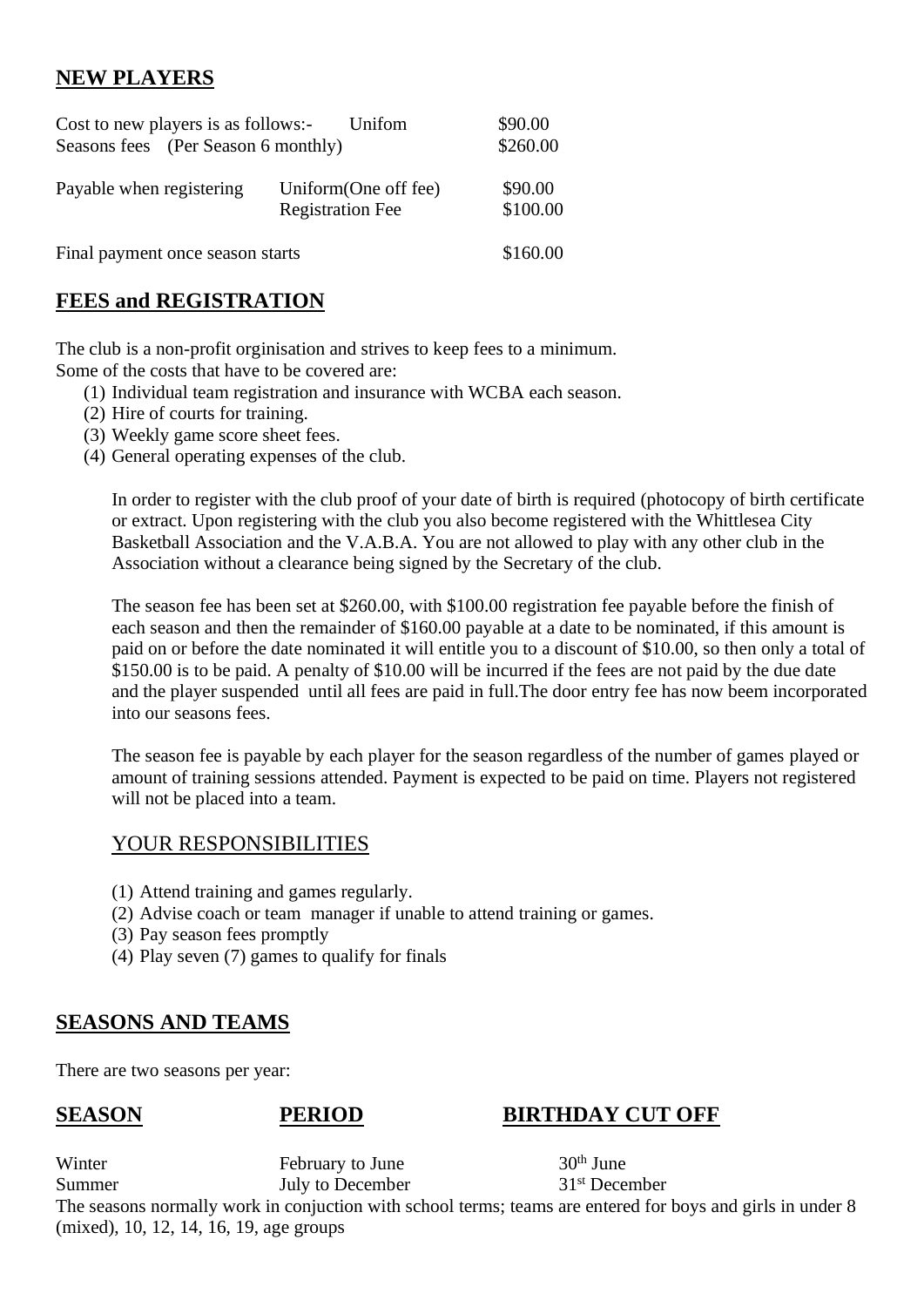## **TRAINING**

Venues at present are: Epping High School, McDonalds Rd, Epping Mill Park Basketball Stadium Morang South Primary School, Gorge Rd, South Morang

#### **Training times and venues are dependent on availability of courts and also coach's requirements.**

### **UNIFORM**

The uniform consists of a Royal Blue and Gold singlet and shorts and drink bottle at a cost of \$90.00 (to be purchased by the player) when they register to play for South Morang Basketball Club.

## **CLUB WEBSITE**

For all current information and news about our club, please check our official website. If you have something of interest to place on the website please contact the Club Secretary. Information can be found on the Club Website [www.smbclions.com](http://www.smbclions.com/)

## **CLUB APP**

For all general up to date information about the club, right on your smart phone, which gives you easy access to all teams and fixtures and any details the club posts urgently. Simply visit the Club Website [www.smbclions.com](http://www.smbclions.com/) and download the club app.

## **CLUB SOCIAL MEDIA**

For all general up to date information about the club, follow us on our social media channels. Facebook – South Morang Basketball Club Instagram - southmoranglionsbasketball

### **CLUB SPONSORS**

#### ECO ROLLER SHUTTERS & SCREENS CABLE AND CONNECT PHONE SASH ON 0418511720 PHONE PHILLIP ON 0423767359

SMITTY'S KITCHENS & CABINET TIM'S TECH SERVICES PHONE MICHAEL ON 0438044706 PHONE TIM ON 0403202540

RPM REID PLMBING & MAINTENANCE PHONE LEIGH REID ON 0409138372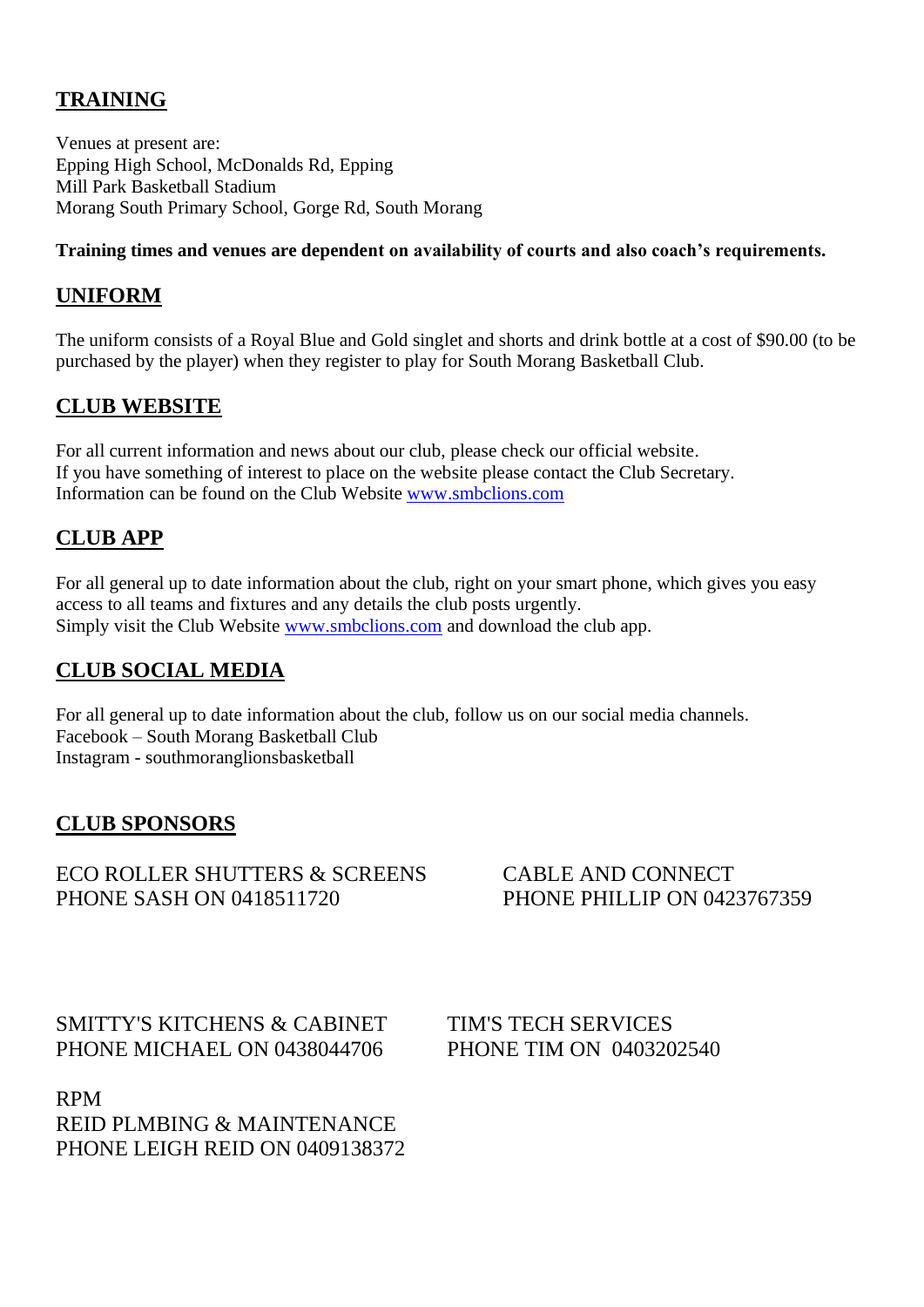## **CLUB COMMITTEE MEMBERS AND MEETINGS**

The club has a Committee elected at its Annual General Meeting held in August each year. The positions and their current bearers are as follows:

| <b>SECRETARY</b>      | <b>MARGARET BATE</b>   | 03 8733 9090 |
|-----------------------|------------------------|--------------|
| <b>PRESIDENT</b>      | <b>VACANT</b>          |              |
| <b>VICE PRESIDENT</b> | <b>TONY CURCIO</b>     | 0439 886 675 |
| <b>TREASURER</b>      | <b>JOHN D'AMORE</b>    | 9404 3768    |
| <b>GENERAL</b>        | <b>MICHAEL SMITH</b>   | 0438044706   |
| <b>COMMITTEE</b>      |                        |              |
| <b>GENERAL</b>        | <b>TIM SMITH</b>       | 0403202540   |
| <b>COMMITTEE</b>      |                        |              |
| <b>GENERAL</b>        | <b>LEO FELICISSIMO</b> | 0402960183   |
| <b>COMMITTEE</b>      |                        |              |
| <b>GENERAL</b>        | <b>NICHOLAS HYATT</b>  | 0415010017   |
| <b>COMMITTEE</b>      |                        |              |
| <b>GENERAL</b>        | <b>LEIGH REID</b>      | 0409138372   |
| <b>COMMITTEE</b>      |                        |              |
| <b>GENERAL</b>        |                        |              |
| <b>COMMITTEE</b>      | <b>DAMIAN SAMPIERI</b> | 0405455367   |
| <b>WEBPAGE</b>        | <b>BAILEY SMITH</b>    | 0403202540   |
| ADMINISTRATOR         |                        |              |

Meetings are held at the Mill Park Basketball Stadium and are scheduled on the first Tuesday of the month at 8.00pm or as notified ( except for public holidays and school holidays).Otherwise check with the Club Secretary. The meetings are open to all parents, players and coaches. If you are interested in seeing how things are done or have something to say, then come along. The more people that contribute a small amount of time eases the burden on a few volunteers. Remember that this helps the club provide better oppurtunities for the players to develop their skills and enjoy the sport to its utmost.

If you have any questions please do not hesitate to contact our Club Secretary or any Committee either by telephone or in person.

Committee South Morang Basketball Club November 2021